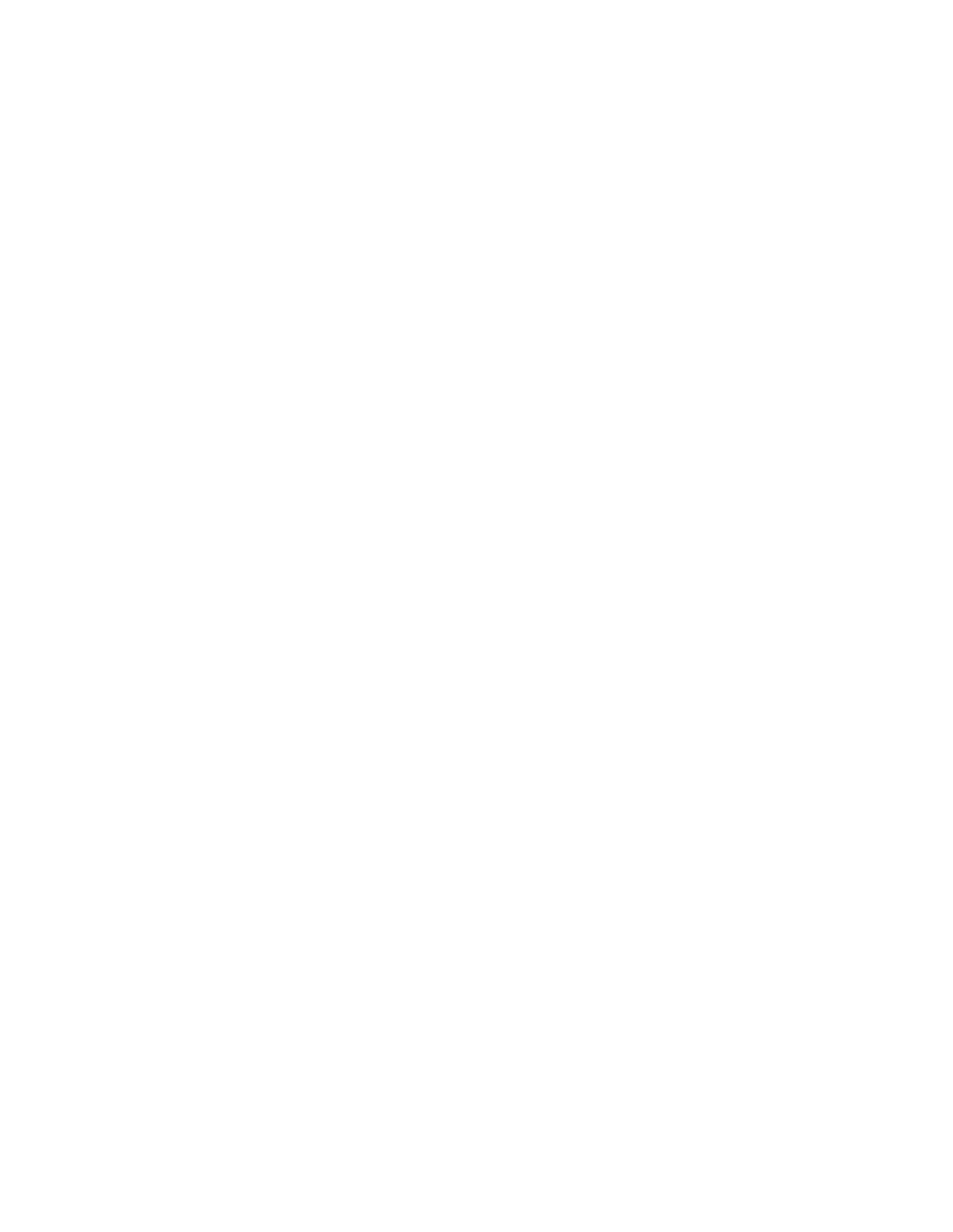

# **PHYSICAL THERAPIST ASSISTANT**

The Physical Therapist Assistant (PTA) program is designed to prepare qualified individuals for employment as entry-level physical therapist assistants. As a condition of admission to Northeast Community College, students are subject to placement testing and mandatory placement for general education courses. Students enroll through open admission as Physical Therapy Pre-Professional. The first semester consists of general education and prerequisite coursework. Students are required to earn a grade of "C" in each course, and a cumulative GPA of 2.5 or higher to meet the standards of the PTA Program. Interested applicants who wish to transfer into the college should see a PTA Program advisor for transcript evaluation. Science courses must have been completed within the past five years to be considered eligible for transfer. The application packet must be completed as part of the competitive selection process. See "Special Admission Guidelines" on Northeast's website for details.

Program graduates will be eligible to take the National Physical Therapy Examination (NPTE) for PTAs. Upon successful completion of the NPTE, the graduate will be eligible for employment as a PTA under the direction and supervision of a licensed physical therapist.



The Physical Therapist Assistant Program at Northeast Community College is accredited by the Commission on Accreditation in Physical Therapy Education (CAPTE), 3030 Potomac Avenue, Alexandria, Virginia 22305-3085; telephone: 703-706-3245; email: accreditation@apta.org; website www.capteonline.org. If needing to contact the program/institution directly, please call 402-844-7326 or emai[l PTA@northeast.edu.](mailto:PTA@northeast.edu)

#### **Required Program of Study for Associate of Applied Science Degree (2 years)**

### FRESHMAN YEAR

#### First Semester

| Course                                                              | Credits |
|---------------------------------------------------------------------|---------|
| BIOS 2250 Introduction to Humana Anatomy and Physiology I4          |         |
|                                                                     |         |
|                                                                     |         |
| PTAS 1010 Medical Terminology for Physical Therapist Assistants 1.5 |         |
|                                                                     |         |
|                                                                     |         |
|                                                                     |         |
|                                                                     | 18.5    |

#### Second Semester

| Course                                                     | Credits   |
|------------------------------------------------------------|-----------|
| BIOS 2260 Introduction to Human Anatomy and Physiology II4 |           |
|                                                            |           |
|                                                            |           |
|                                                            |           |
| PTAS 2551 Basic Physical Therapy Procedures Lab            |           |
|                                                            |           |
|                                                            |           |
| PTAS 2520 Introduction to Clinical Management 1            |           |
|                                                            | $\sim$ 18 |

\*See general education requirements on Northeast.edu or college catalog

### SOPHOMORE YEAR First Semester

| Course                                                      | Credits |
|-------------------------------------------------------------|---------|
|                                                             |         |
|                                                             |         |
|                                                             |         |
| PTAS 2670 Orthopedic Assessment and Intervention I 3.5      |         |
| PTAS 2671 Orthopedic Assessment and Intervention I Lab  2.5 |         |
|                                                             |         |
|                                                             |         |
|                                                             |         |
|                                                             |         |

#### Second Semester

| Course                                                       | <b>Credits</b> |
|--------------------------------------------------------------|----------------|
|                                                              |                |
|                                                              |                |
| PTAS 2770 Orthopedic Assessment and Intervention II 2.5      |                |
| PTAS 2771 Orthopedic Assessment and Intervention II Lab  1.5 |                |
|                                                              |                |
|                                                              |                |
|                                                              | 13             |

#### Summer Session

| Course | Credits |
|--------|---------|
|        |         |
|        |         |
|        | 1 O     |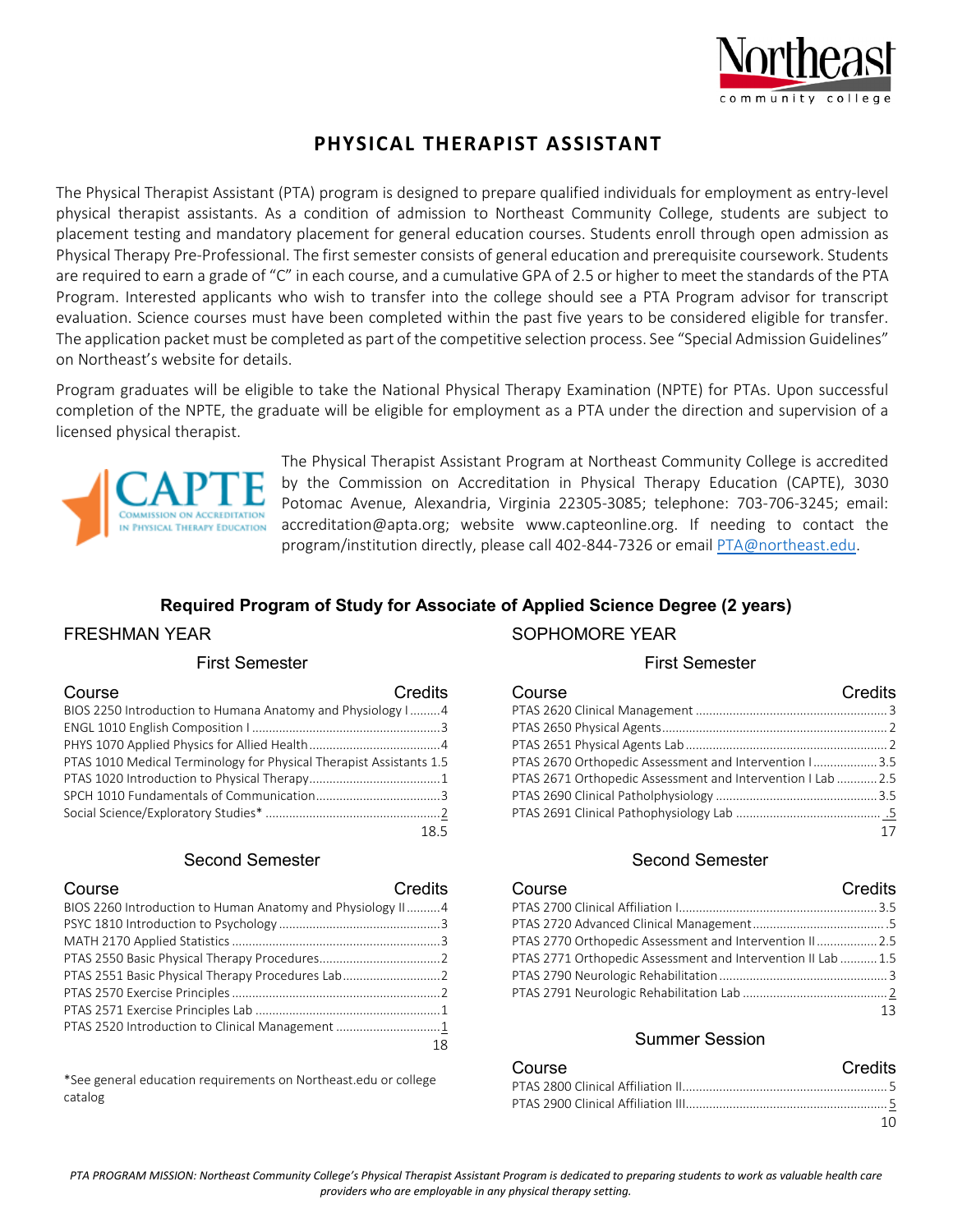

# **PHYSICAL THERAPIST ASSISTANT**

Physical therapist assistants help physical therapists provide care to patients. Under the direction and supervision of physical therapists, they treat patients through exercise, massage, gait and balance training, and other therapeutic interventions. Physical therapist assistants record patients' progress and report the results of each treatment to the physical therapist.

All states require physical therapist assistants to have an associate degree from an accredited physical therapist assistant program and to have successfully completed the National Physical Therapy Examination (NPTE) for PTAs.

This program has a selective admission process and will accept up to 24 of the top scoring applicants. Scores are based on the GPA in completed and inprogress prerequisite coursework; evaluations of a minimum of 16 hours of job-shadowing; a professional resume with cover letter; and for qualified individuals, a personal interview. The application process opens each year on April 1 and closes October 1. Please contact the PTA Program at 402-844-7325 for details on applying to the program.

Scholarships specific to this program include:

- Don Pfeil Scholarship
- Jacque Houska PTA Memorial
- Richard Chaffin Memorial

For a complete list of scholarships and their requirements, visit the Northeast website at https://northeast.edu/Financial-Aid-and-Scholarships/Scholarships.aspx

Source: http://www.bls.gov/ooh/healthcare/physical-therapistassistants-and-aides.htm



*Note: All Occupations includes all occupations in the U.S. Economy. Source: U.S. Bureau of Labor Statistics, Employment Projections program.* 

**TUITION:** Estimated tuition and fees for an associate degree with a 76.5 credit hours in this program is \$9,563\*.

*\*Based on 2022-2023 tuition and fees for a resident student.* 

#### **Laura Schwanebeck, MPT**

Director of Physical Therapist Assistant Program *Health and Public Services Division*

> Office: 402.844.7326 lauras@northeast.edu

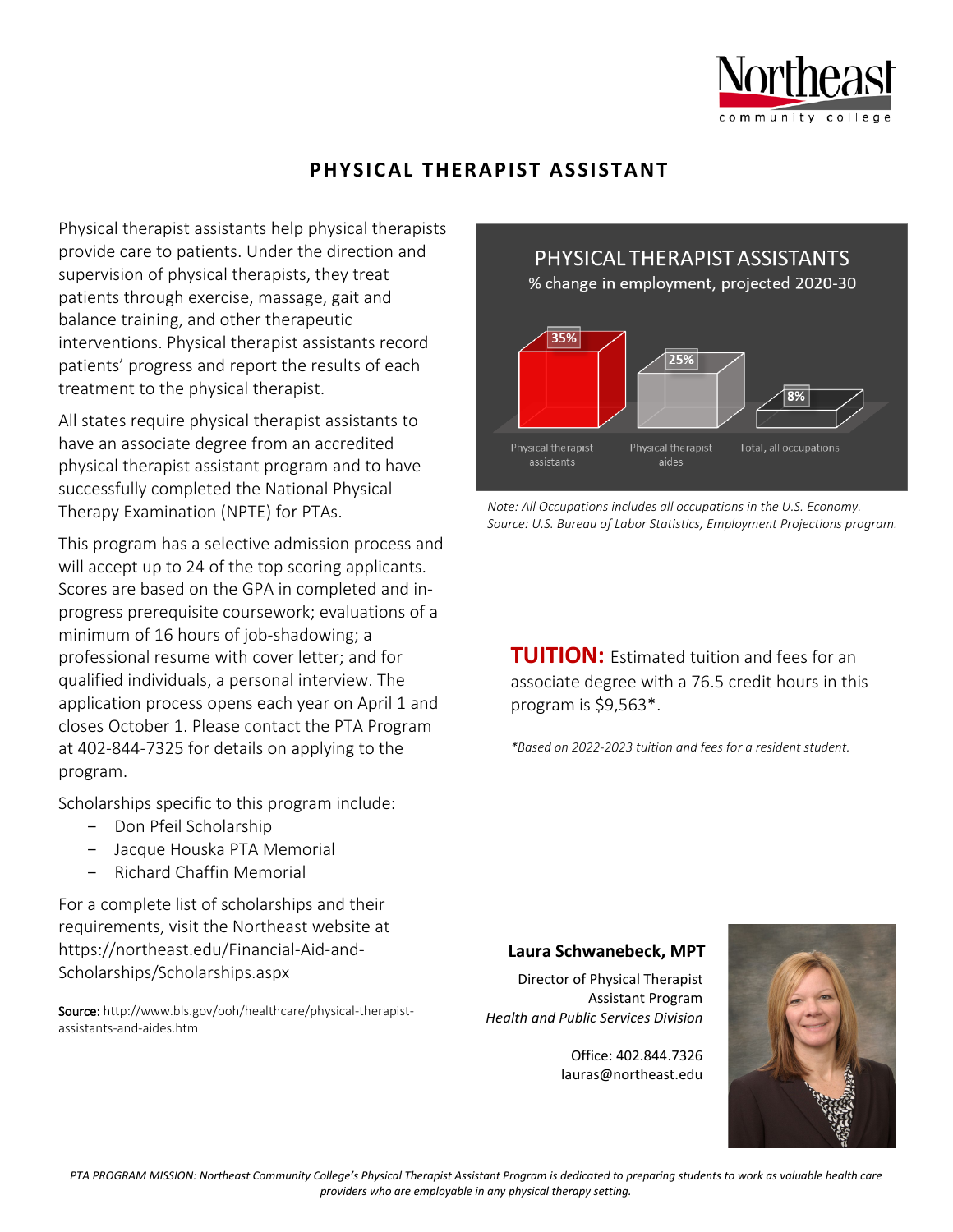

# **ESSENTIAL FUNCTIONS FOR THE PTA PROGRAM**

The PTA program prepares students to work under the supervision of a physical therapist and provide hands-on treatment to patients in a variety of rehabilitation settings. The program requires reasonable expectations of the PTA student to ensure competency and safety in performing commonly used physical therapy functions in all rehabilitation settings. In order to complete the program, the student must be able to meet the minimal requirements recognized by the Commission on Accreditation in Physical Therapy Education.

Northeast Community College complies with the requirements of the Americans with Disabilities Act (ADA) and will make reasonable accommodations for an applicant with a disability who is otherwise qualified. Applicants must be able to perform the essential functions in order to be successful in the PTA program.

Northeast Community College does not discriminate on the basis of race, color, gender, religion, national or ethnic origin, military veteran status, political affiliation, marital or family status, age, disability, sexual orientation, gender expression or identity in education programs, admissions policies, employment policies, financial aid or other College administered programs and activities.

It is the intent of Northeast Community College to comply with both the letter and the spirit of the law in making certain discrimination does not exist in its policies, regulations and operations.

Inquiries may be addressed to the Northeast Compliance Officer for Title IX, ADA, Section 504; Associate Vice President of Human Resources, 801 East Benjamin Avenue, P.O. Box 469, Norfolk, NE 68702-0469; phone 402-844-7046; email: complianceofficer@northeast.edu; or mail: Office for Civil Rights, U.S. Department of Education, One Petticoat Lane, 1010 Walnut Street, 3rd Floor, Suite 320, Kansas City, MO 64106.

PHYSICAL STANDARDS – Sufficient fine and gross motor skills are required to provide safe and effective data collection and physical therapy interventions including:

- Standing, lifting, stooping, reaching, and handling required to position and transfer patients
- Kneeling, squatting, reaching, and handling required to perform assessments and interventions
- Walking, balance, and coordination required to assist and guard while transitioning a patient during ambulatory activities
- Strength to effectively carry out physical therapy interventions
- Fine motor dexterity and coordination to manipulate settings and controls on equipment
- Gross and fine motor dexterity, strength and endurance required to perform life-saving techniques in an emergency situation
- Sitting for extended periods of time

SENSORY STANDARDS – Sufficient sensory functions are required to obtain information in the classroom, lab, and clinic to provide safe and effective data collection and physical therapy interventions including:

- Visual acuity to read lecture information and lab equipment
- Visual ability to identify normal and abnormal movement
- Recognize and understand the speech of another person
- Tactile ability to discriminate between normal and abnormal tone, movement, anatomy, and sensation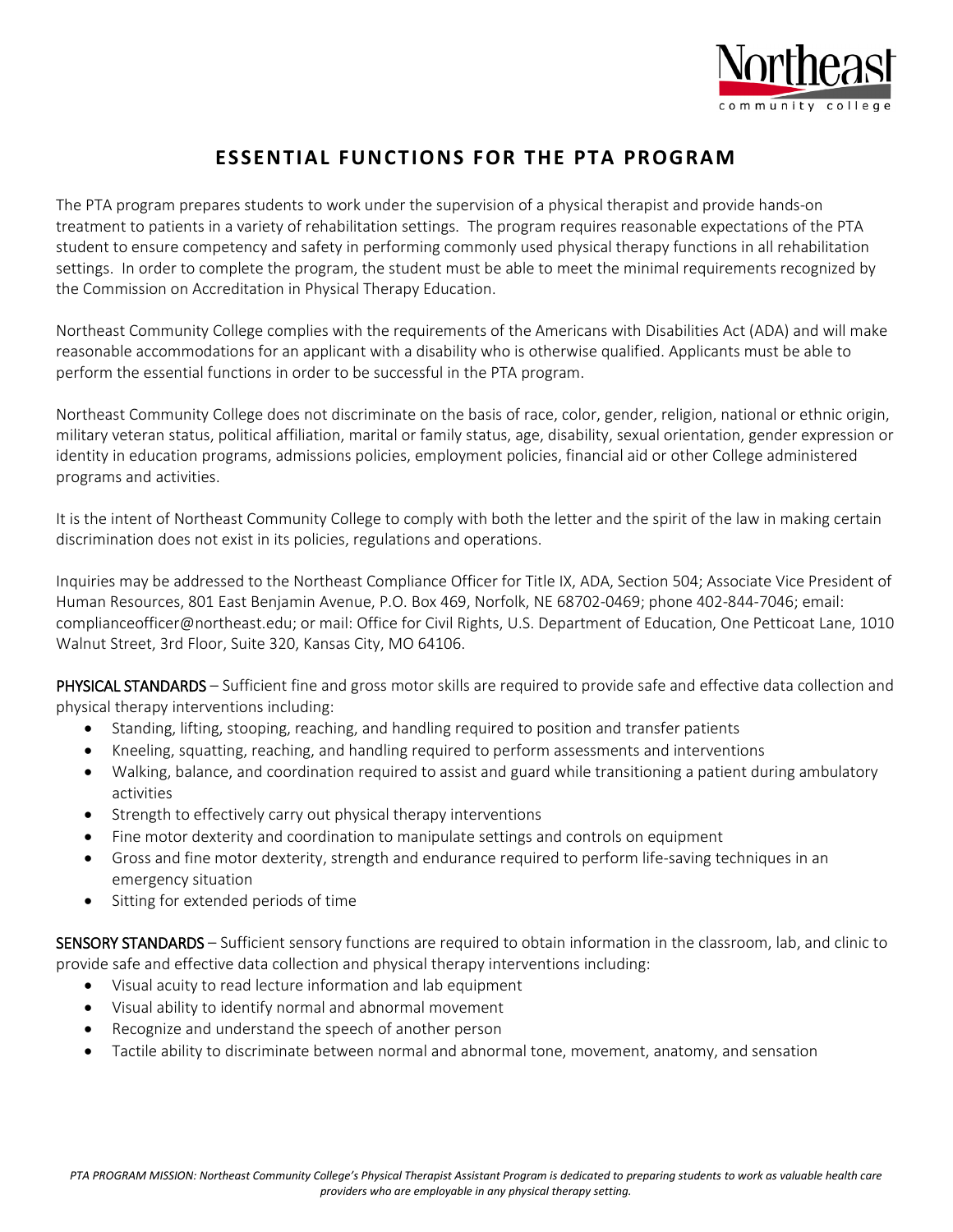

# **ESSENTIAL FUNCTIONS FOR THE PTA PROGRAM, continued**

COMMUNICATION STANDARDS – Verbal and non-verbal communication skills are required to safely and effectively instruct caregivers, family members, or the patient on therapeutic activities or treatment plans including:

- Discussing patient information with the physical therapist or other healthcare provider for planning, modifying, or coordinating treatment
- Instructing or motivating patients during exercises or activities
- Reading and writing documentation of treatment, the patient's response to the treatment, and planning how to achieve the goals of the patient's therapy
- Giving full attention to what others are saying, asking appropriate questions, and not interrupting
- Interacting appropriately with others based on age, cognition, and maturity

COGNITIVE STANDARDS – Sufficient critical thinking and problem-solving, calculating, reasoning, being able to comprehend and process information in order to make decisions. This includes:

- Ability to prioritize tasks
- Identify changes in patient status and adjust patient goals and interventions appropriately within the plan of care and scope of practice of a PTA
- Understand limitations of knowledge and/or scope of practice in order to provide safe and effective patient care
- Ability to apply knowledge attained in general and technical education courses and apply them to the treatment of a patient
- Problem solves in order to react safely and effectively in an emergent situation
- Collection and interpretation of data
- Self-reflection to identify areas of own professional weaknesses
- Ability to carry out a plan of care established by a physical therapist in a safe and effective manner
- Synthesize information to form conclusions
- Utilize evidence-based medicine to appraise efficacy of interventions

BEHAVIOR STANDARDS – Exhibit professional conduct to develop appropriate relationships with patients and others, handle stressful situations, and employ sound judgment including:

- Respect for individual, social, and cultural differences in patients, caregivers, and peers
- Ability to work with patients, families, and other colleagues under stressful conditions
- Comply with confidentiality regulations
- Accept criticism and feedback
- Maintain mature and effective relationships with patients, families, and caregivers
- Appropriately be assertive and able to delegate
- Accountability to actions and outcomes
- Apply professional attributes that include altruism, caring, compassion, integrity, responsibility, continuing competence, duty, PT/PTA collaboration, and social responsibility
- Display organization and time management skills
- Tolerate close physical contact and apply therapeutic touch in a healing manner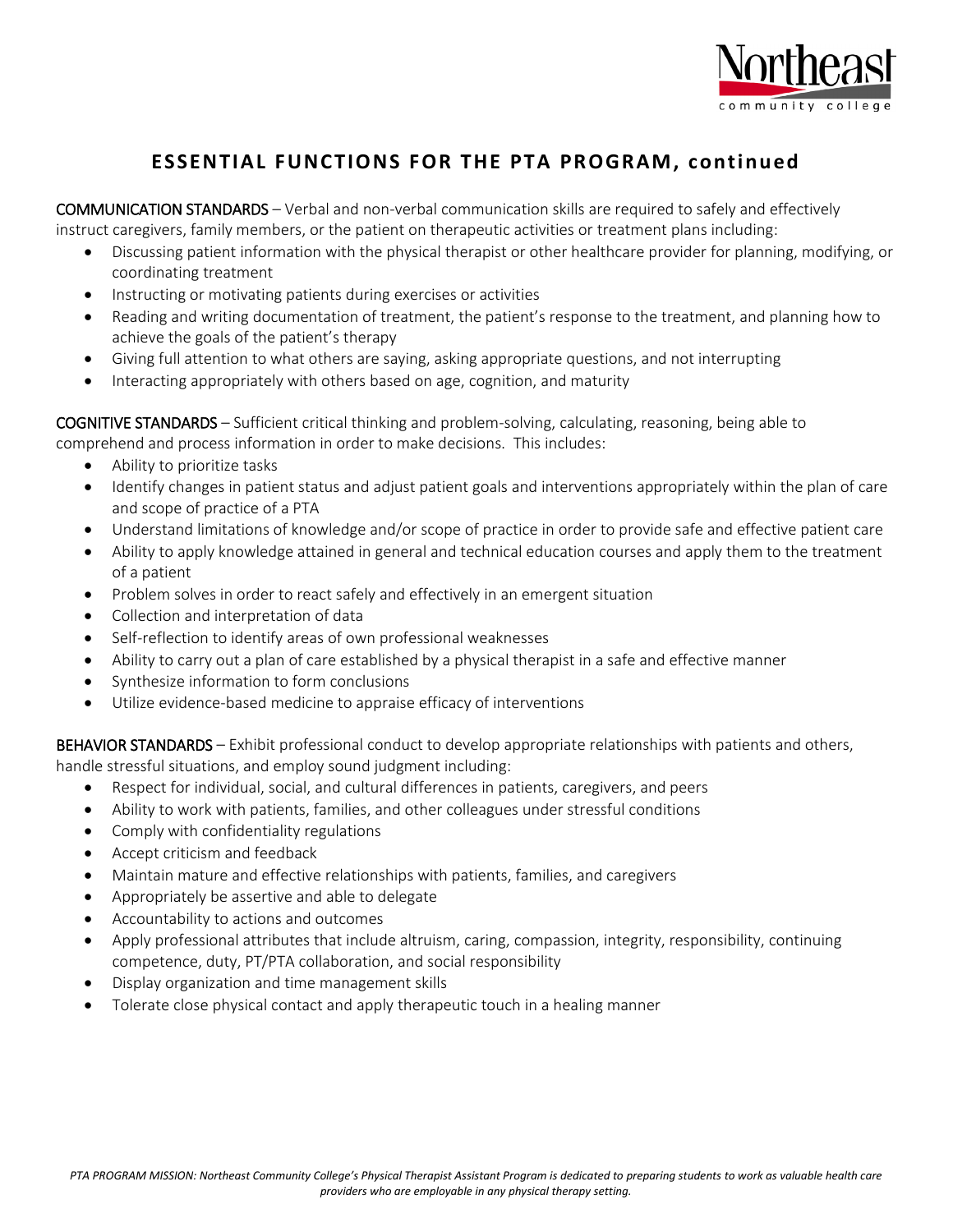

# **PHYSICAL DEMANDS OF THE PTA PROGRAM**

| <b>ACTIVITY</b>                       |     | <b>KEY</b> |              | Weight/Force | O |   |  |
|---------------------------------------|-----|------------|--------------|--------------|---|---|--|
| <b>Position:</b> (percentage of time) |     | O          | Occasionally | Lifting      |   | Χ |  |
| Standing                              | 40% | F          | Frequently   | Transporting |   | Χ |  |
| Walking                               | 15% | A          | Always       | Pushing      | Χ |   |  |
| Sitting                               | 45% |            |              | Pulling      | Χ |   |  |
| Strength Level: (in pounds)           |     |            |              |              |   |   |  |
| Lift and carry up to 50 lbs.          |     |            |              |              |   |   |  |
| • Transfer up to 300 lbs.             |     |            |              |              |   |   |  |

| <b>Activities</b> | $\mathsf{O}$ | F | A | Conditions                       | O | F | $\mathsf{A}$ |
|-------------------|--------------|---|---|----------------------------------|---|---|--------------|
| Climbing          | X            |   |   | Exposure to weather              | X |   |              |
| Balancing         |              |   | X | Extreme cold                     | X |   |              |
| Stooping          |              | X |   | Extreme heat                     | Χ |   |              |
| Kneeling          |              | X |   | Wet and/or humidity              | X |   |              |
| Crouching         | X            |   |   | Noise intensity level (moderate) | X |   |              |
| Reaching          |              | X |   | Moving mechanical parts          | Χ |   |              |
| Handling          |              | X |   | Electrical current               | Χ |   |              |
| Keyboarding       | Χ            |   |   | Toxic/caustic chemicals          | Χ |   |              |
| Palpating         |              |   | X | Other environmental concerns:    |   |   |              |
| Talking           |              |   | X |                                  |   |   |              |
| Hearing           |              |   | X |                                  |   |   |              |
| Tasting/Smelling  | X            |   |   |                                  |   |   |              |
| Near Acuity       |              |   | X |                                  |   |   |              |
| Far Acuity        |              |   | X |                                  |   |   |              |
| Depth Perception  | X            |   |   |                                  |   |   |              |
| Color Vision      |              | X |   |                                  |   |   |              |
| Field of Vision   |              | X |   |                                  |   |   |              |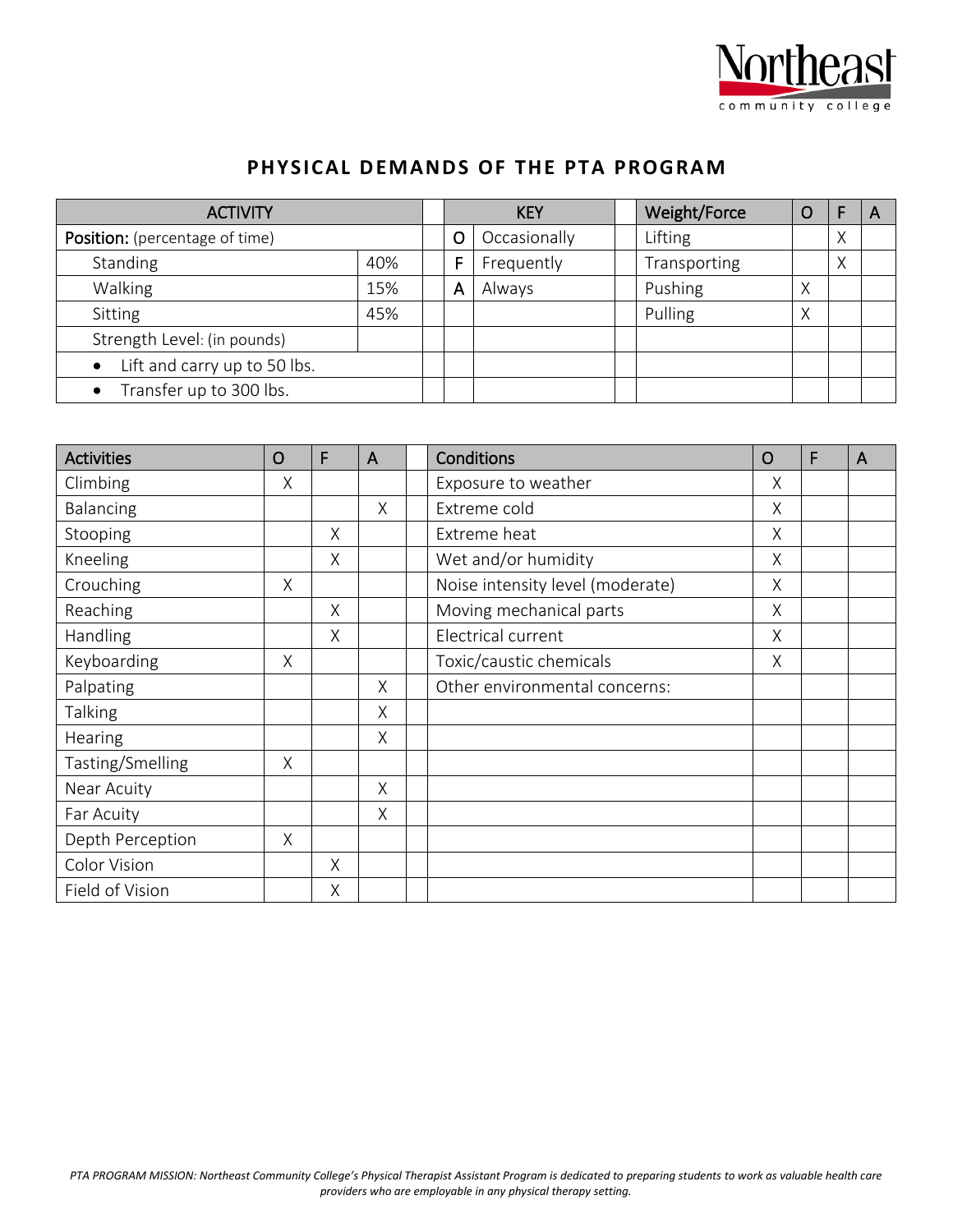

# **PTA PROGRAM APPLICATION CHECKLIST**

The applicant must complete the following steps and ensure that all materials are completed per the instructions by the deadline. The application period opens April 1, 2022, and all materials must be received by or postmarked by October 1, 2022. Applicants who complete and submit all application materials early (prior to August 1, 2022) will be automatically eligible for the personal interview with the PTA Application Committee. Applicants are encouraged to retain copies of their cover letter, resume, HIPAA certificate, and PTA Program Application for their own records. All application materials become the property of Northeast Community College and are not available to the applicant once submitted. If an applicant is not accepted and chooses to re-apply, all new application material must be completed the following year.

Completed application material can be sent to the following:

Northeast Community College Attn: PTA Program PO Box 469 Norfolk, NE 68702-0469 Fax: (402) 844-7390 Email: PTA@northeast.edu

The checklist below will assist the applicant in tracking progress for applying to the program. Application material received after the October 1 deadline will not be considered for scoring. The checklist does not need to be returned to Northeast Community College.

#### As the applicant, have you…

- $\checkmark$  Completed the [Northeast Community College Application for Admission\\*](http://northeast.edu/Admissions/) online or in person at the Admissions Office. This application is for general admissions to Northeast Community College only; it is not an application to the PTA program. Select "A.S. PT: Pre-professional" for a major?
	- \*Admission to Northeast Community College does not guarantee admission into the Physical Therapist Assistant (PTA) Program.
- $\checkmark$  Submitted official transcripts to Northeast Community College, Registrar's Office? If Northeast Community College is the only institution you have attended, you do not need to request official transcripts.
- $\checkmark$  Completed the Physical Therapist Assistant Program Application provided in packet?
- $\checkmark$  Acquired a Health Insurance Portability and Accountability Act (HIPAA) Certification online at nnahec.org?
- $\checkmark$  Completed a minimum of 16 hours in physical therapy job-shadowing and submit Evaluation of Job Shadowing, per the instructions?
- $\checkmark$  Prepared a professional cover letter and resume with the assistance of Northeast's Career Services?

#### Important Dates\*

- $\checkmark$  October 1, 2022 PTA program application deadline
- $\checkmark$  October 14, 2022 Mid-term grades due from transferring students
- $\checkmark$  October 20, 2022 Interview notifications sent via email
- $\checkmark$  October 28, 2022 Interviews
- $\checkmark$  November 1, 2022 Acceptance notifications sent via email
- $\checkmark$  November 7, 2022 Required orientation and spring registration for accepted applicants

*\*These dates are subject to change without notice.*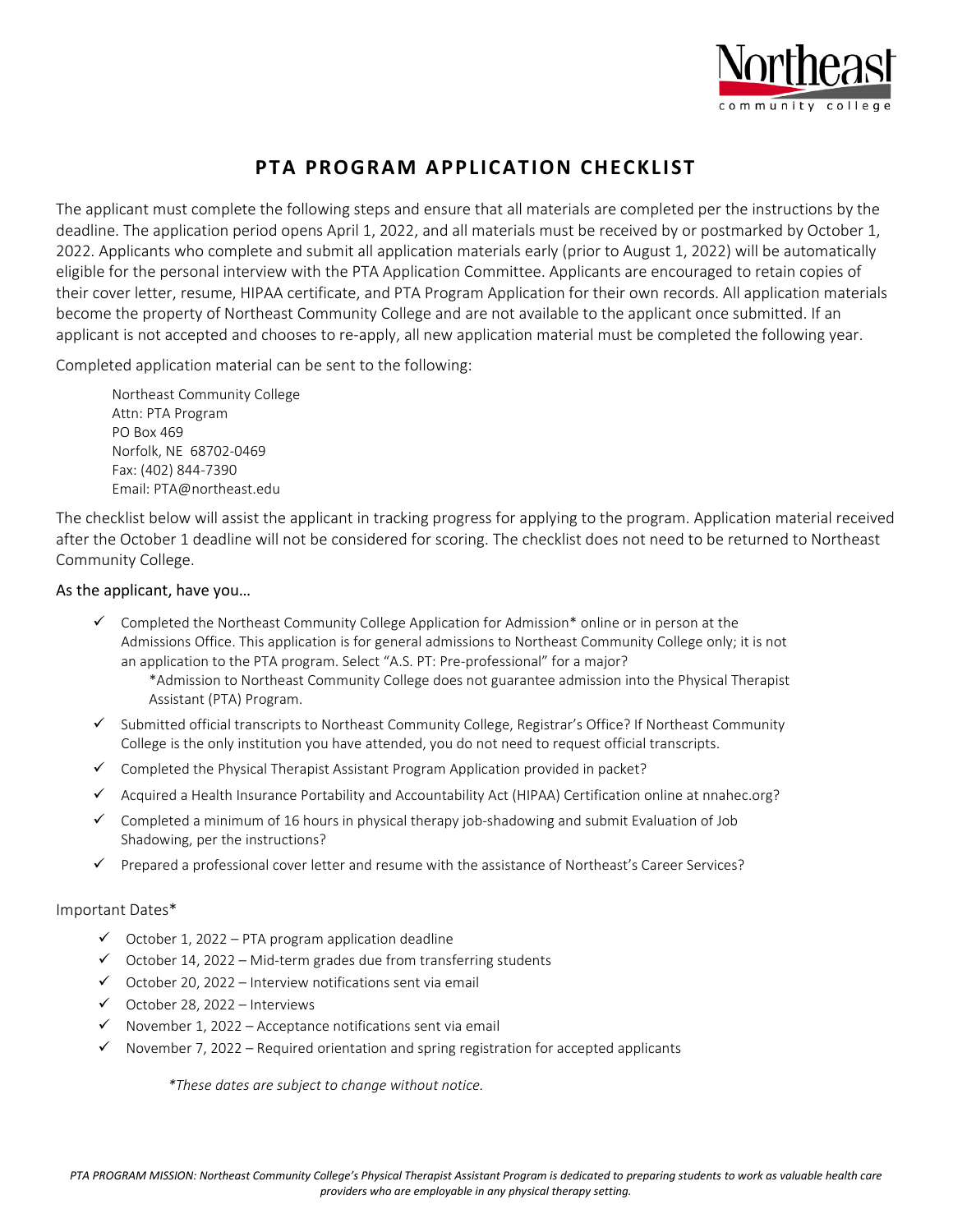

# **PTA APPLICATION SCORING PROCEDURE**

The PTA program admits up to 24 students on a selective basis. There is no waiting list. To be considered for admission, applicants must complete and submit all application materials on or before October 1. All criteria are scored the following point system with a possible total of 100 points.

### Cumulative Grade Point Average (GPA) in all completed and in-progress prerequisite courses ........................................................................... Up to 50 points

An overall minimum of a 2.5 GPA in prerequisite courses is required. If prerequisite courses are in progress, midterm grades will be used. Students must earn at least a "C" in order for courses to be considered. The GPA will be multiplied by a factor of 12.5 (GPA x 12.5) to calculate points.

### Job Shadowing Hours ............................................................................................................................. Up to 20 points

Each applicant will be required to perform a minimum of 16 hours of job shadowing. At least 8 hours of job shadowing will need to be in an inpatient setting, and at least 8 hours of observation will need to be in a separate outpatient setting.

The applicant must print the Evaluation of Job Shadowing form and provide a form to the professional evaluator at the setting. If the applicant is scheduled on two separate dates, a form will need to be provided for each date even if the applicants is scheduled with the same evaluator. Scores will be based on the responses of the evaluators. Observations must be scheduled through Northern Nebraska Area Health Education Center (NNAHEC) after HIPAA Training and Certification is complete, which is outlined under the instructions for "Job Shadowing."

Applicants who complete and submit all application materials early (prior to August 1, 2022) will be automatically eligible for the personal interview with the PTA Application Committee. Applicants who complete and submit all application materials after August 1 are still eligible for the personal interview based on their cumulative scores of the material received by the October 1 deadline.

### Professional resume and cover letter ..................................................................................................... Up to 10 points

The resume and cover letter are scored based on format, spelling, grammar, and content per the rubrics published on Northeast's website at [https://northeast.edu/Admissions/PTA-Admissions.aspx.](https://northeast.edu/Admissions/PTA-Admissions.aspx)

### Personal interview ................................................................................................................................. Up to 20 points

Interviews are only offered to applicants that score in the top of the application pool based on the accumulative scoring of their GPA, evaluations of job shadowing, cover letter, and resume at the conclusion of the application period. The number of interviews offered depends on the size of the applicant pool and typically include 30-35 applicants.

Applicants who complete and submit all application material early (prior to August 1, 2022) will also be awarded an interview spot. Applicants can confirm early application completion status by emailing [PTA@northeast.edu.](mailto:PTA@northeast.edu)

Qualified applicants will be notified by email of their interview appointment. The interview scores are based on verbal and non-verbal communication skills, content of answers to questions, and overall professionalism per the rubric published on the website a[t https://northeast.edu/Admissions/PTA-Admissions.aspx.](https://northeast.edu/Admissions/PTA-Admissions.aspx)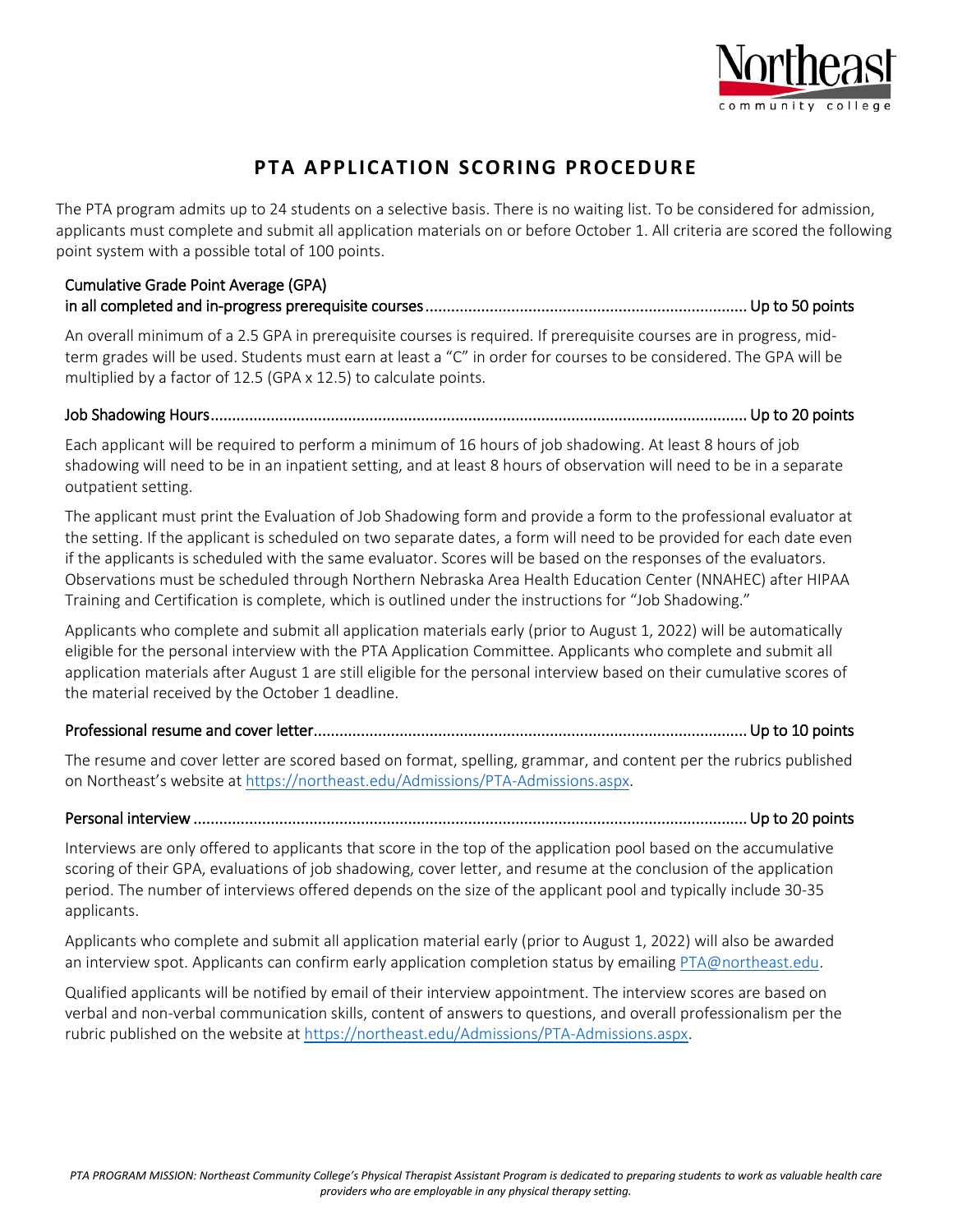

# **HIPAA CERTIFICATION**

Prior to arranging for job shadowing, applicants must complete the online HIPAA (Health Insurance Portability and Accountability Act) training and certification found here:

<http://www.nnahec.org/job-shadowing/neccpta/>



- 1. Download the AHEC shadowing paperwork as instructed on the website.
- 2. Complete the HIPAA and Confidentiality training.

Once the training has concluded, applicants will complete the online test on NNAHEC's website. A perfect score is required. The test may be retaken by following the steps above. It may take up to 24 hours to receive test results. Applicants may contact NNAHEC directly if questions at (402) 644-7253 or [Info@NNAHEC.org.](mailto:Info@NNAHEC.org)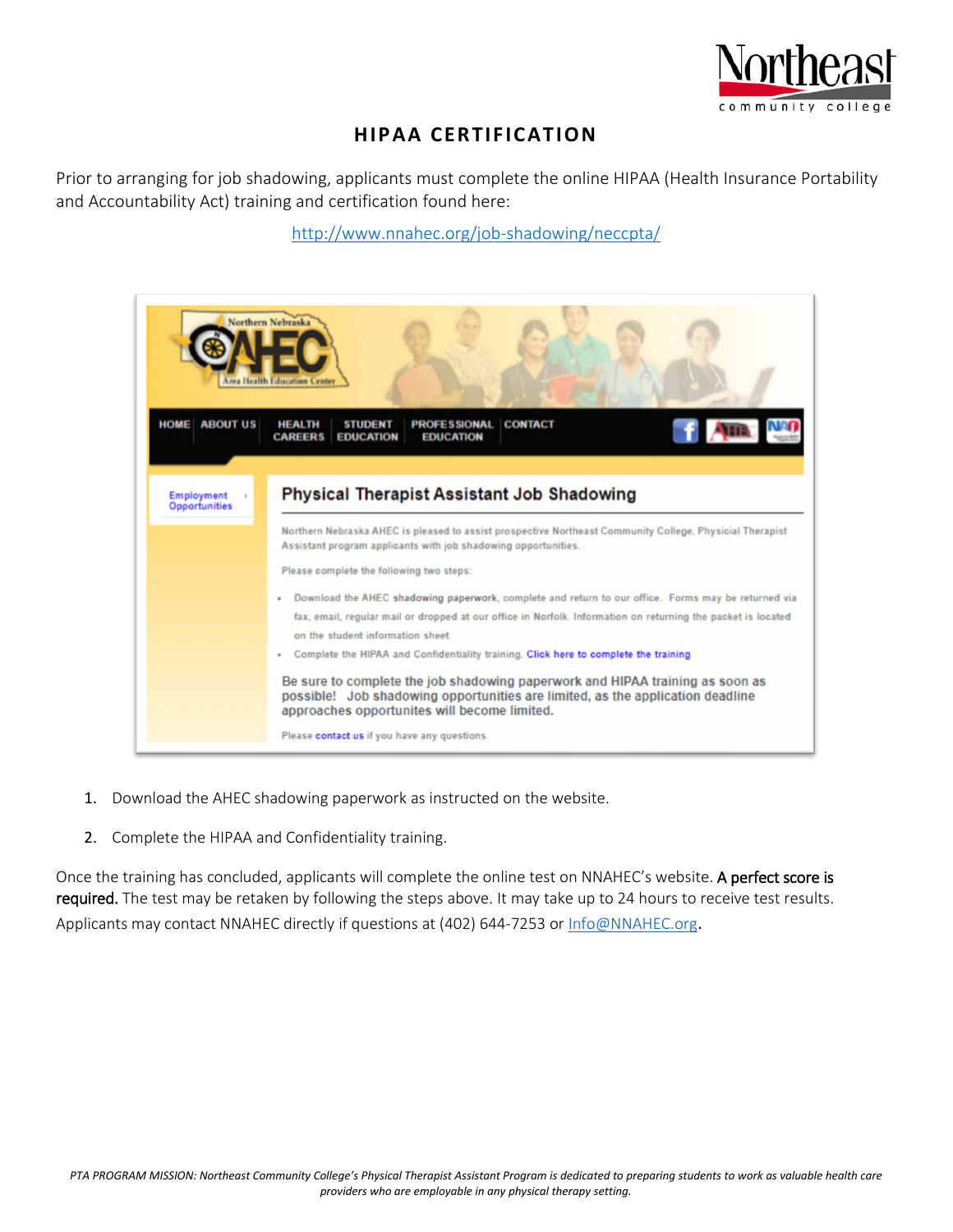

# **JOB SHADOWING**

### **HIPAA Training and Certification must be completed prior to Job Shadowing**

A minimum of 16 hours of physical therapy job shadowing must be documented. At least 8 hours of the 16 hours should be observed in an in-patient setting, and at least 8 hours of the 16 hours should be observed in a separate out-patient setting.

Before scheduling physical therapy job scheduling, applicants must complete the HIPAA Certification. See instructions on HIPAA Certification.

Once the HIPAA Certification is complete, and the NNAHEC shadowing paperwork has been returned to NNAHEC, they will schedule the physical therapy job shadowing with consideration for location and time convenient to the applicant. Do not schedule any job shadowing without approval of NNAHEC.

- The clinical experience of physical therapy job shadowing must occur within the current application period of April 1, 2022 through October 1, 2022. Evaluation of Job Shadowing forms submitted with dates outside of this period will not be scored.
- Applicants are discouraged from using the same facility for both the in- and out-patient requirements and should only do so with approval of NNAHEC.
- A separate evaluation form must be submitted for each appointment, facility, or setting.
- The evaluation form must be completed by a Physical Therapist (PT) or Physical Therapist Assistant (PTA) and should not be returned to the applicant unless in a sealed and signed envelope per the Evaluator Instructions on the form.
- It is ultimately the applicant's responsibility to follow up with the clinic or facility to ensure that the PT or PTA has submitted the Evaluation of Job Shadowing by the deadline of October 1.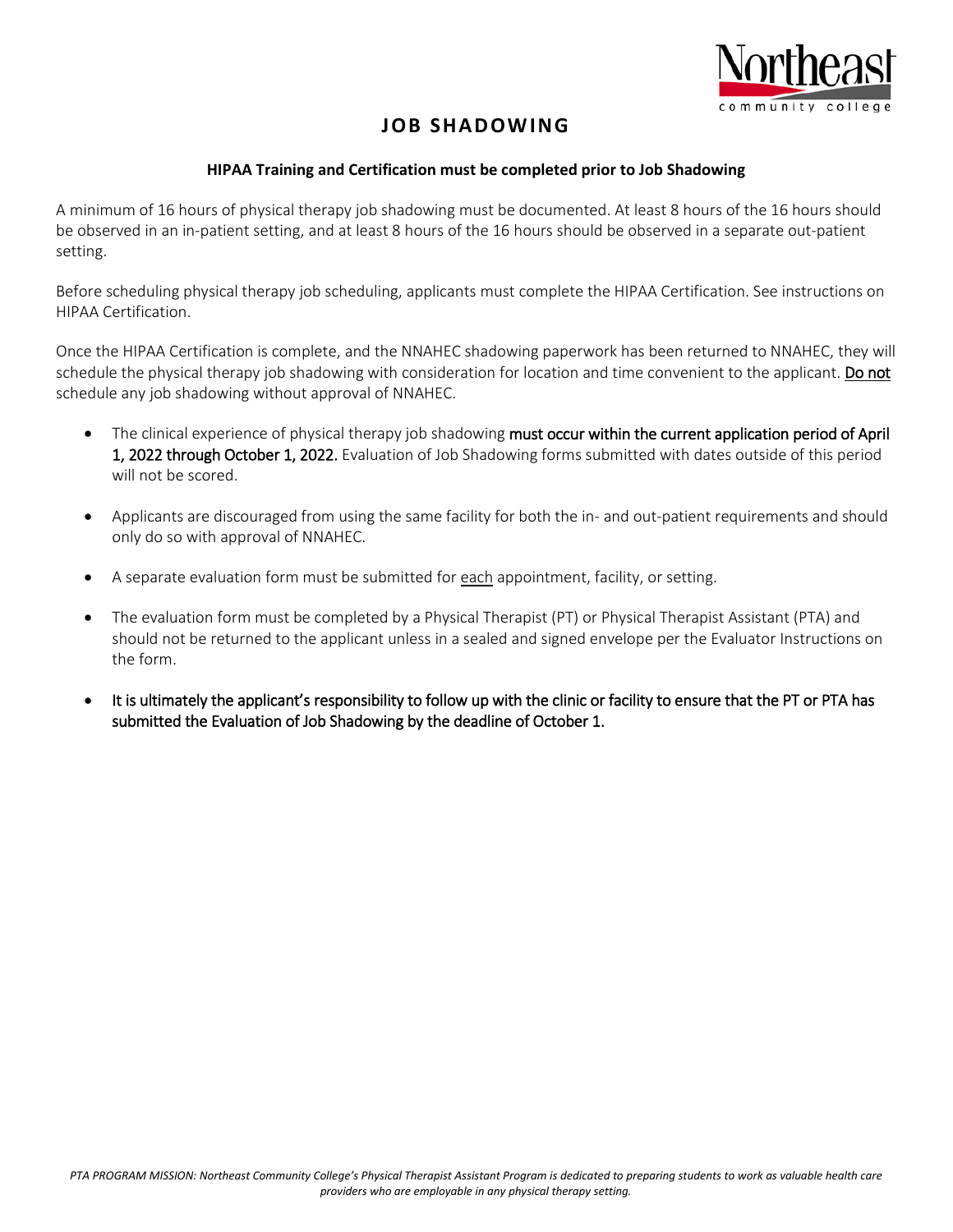# PHYSICAL THERAPIST ASSISTANT PROGRAM

Deadline October 1, 2022

### **EVALUATION OF JOB SHADOWING**

(One form for EACH job shadowing appointment)

Applicant's Name: 1988. The Communication of the Applicant's Phone Number:

community college

**Evaluator**, please score the applicant on the topics below. Once scored, please fill in the blanks regarding the job shadowing setting and either return sealed responses to applicant or to the Northeast Community College' PTA Program at address below.

Check which one best describes the shadowing observed during the scheduled time of appointment:

 $\square$  Inpatient job shadowing (i.e. SNF, ECF, Acute or Sub-Acute Care, hospital, Medicare Part A)

Outpatient job shadowing (i.e. wellness, occupational health facility, private practice, Medicare Part B)

|                                                                                                                                                                                                                                | Strongly<br><b>Disagree</b>                                  | <b>Disagree</b>   | <b>Neutral</b> | Agree                        | Strongly<br>Agree |
|--------------------------------------------------------------------------------------------------------------------------------------------------------------------------------------------------------------------------------|--------------------------------------------------------------|-------------------|----------------|------------------------------|-------------------|
| DEPENDABILITY: The applicant arrived on time for scheduled job shadowing.                                                                                                                                                      | $\left( \begin{smallmatrix} 1 \ 1 \end{smallmatrix} \right)$ | $\binom{2}{}$     | $\odot$        | $\left( 4\right)$            | ( 5)              |
| PRESENTATION: The applicant used appropriate body language that communicated<br>engaged attention.                                                                                                                             | ᠒                                                            | $\left( 2\right)$ | $\circled{3}$  | $\left( \overline{4}\right)$ | <u>ි</u>          |
| PROFESSIONALISM: The applicant was dressed in professional attire.                                                                                                                                                             | ➀                                                            | $\left( 2\right)$ | 3              | $\binom{4}{ }$               | ெ                 |
| EMPATHY: The applicant was sensitive and responsive to the feelings of others.                                                                                                                                                 | $\bigcirc$                                                   | (2)               | $\circ$        | (4)                          | ි                 |
| CULTURAL COMPETENCE: The applicant appeared capable of looking at patients from the<br>full perspective of their humanity (race, religion, sexual orientation, disability, etc.).                                              | ◑                                                            | $\left( 2\right)$ | 3              | 4                            | ெ                 |
| VERBAL PROFESSIONALISM: The applicant was verbally interactive with clinician, staff, and<br>patients.                                                                                                                         | $\bigcirc$                                                   | $\left( 2\right)$ | $\sqrt{3}$     | (4)                          | G)                |
| COMMUNICATION: The applicant asked appropriate and medically related questions.                                                                                                                                                | $\circled{1}$                                                | $\circled{2}$     | (3)            | $\left( 4\right)$            | ြ                 |
| MOTIVATION: The applicant displayed a positive attitude and interest in physical therapy.                                                                                                                                      | $\bigcirc$                                                   | $\circled{2}$     | $\circled{3}$  | $\left( \overline{4}\right)$ | $\bigcirc$        |
| RECOMMENDATION: I recommend this applicant for acceptance into the PTA program.                                                                                                                                                | $\left( 1\right)$                                            | $\rm{(\rm2)}$     | $\circled{3}$  | $\left( 4\right)$            | ြ                 |
| Evaluator comments welcome but not required:                                                                                                                                                                                   |                                                              |                   |                |                              |                   |
|                                                                                                                                                                                                                                |                                                              |                   |                | <b>Hours</b>                 | Date              |
| Indicate the date and number of hours the applicant shadowed under your supervision. Request additional copies of form<br>if multiple dates and evaluate each experience.                                                      |                                                              |                   |                |                              |                   |
|                                                                                                                                                                                                                                |                                                              |                   |                |                              |                   |
|                                                                                                                                                                                                                                |                                                              |                   |                |                              |                   |
| Date: the contract of the contract of the contract of the contract of the contract of the contract of the contract of the contract of the contract of the contract of the contract of the contract of the contract of the cont |                                                              |                   |                |                              |                   |

**Evaluator Instructions:** Please place completed Evaluation of Applicant's Job Shadowing form in an envelope, seal, and sign your name across the seal before returning form to applicant. Completed forms may also be faxed, emailed, or mailed hardcopy. See contact information below. Forms must be postmarked by October 1. Evaluation of Applicant's Job Shadowing forms received after the deadline will not be considered.

Mailing address:

Northeast Community College Attn: PTA Program PO Box 469 Norfolk, NE 68702-0469 FAX: (402) 844-7390 Email[: PTA@northeast.edu](mailto:PTA@northeast.edu)

*PTA PROGRAM MISSION: Northeast Community College's Physical Therapist Assistant Program is dedicated to preparing students to work as valuable health care providers who are employable in any physical therapy setting.*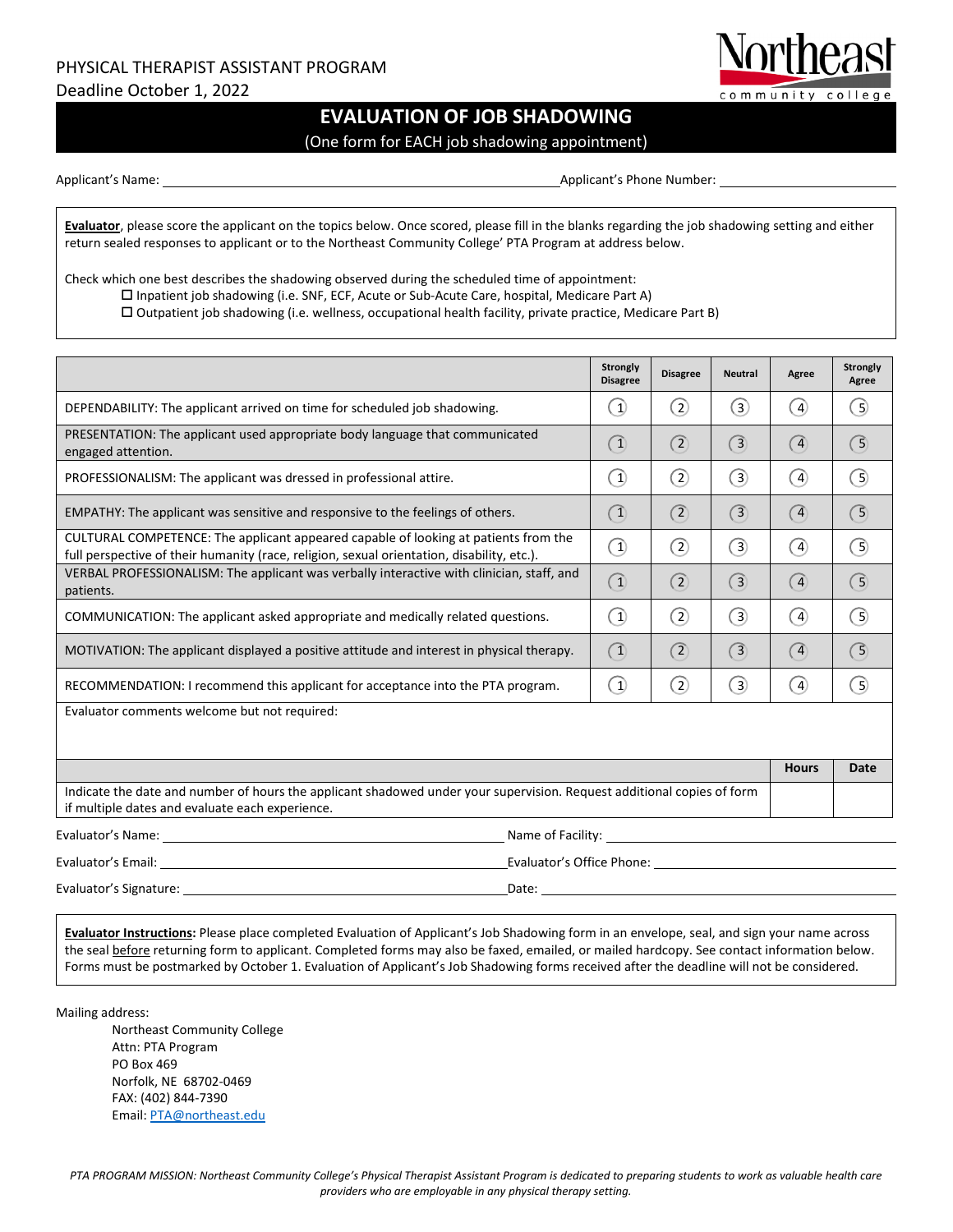### PHYSICAL THERAPIST ASSISTANT PROGRAM Deadline October 1, 2022

### **PTA PROGRAM APPLICATION FORM**

(page 1 of 2)

community college

Send completed forms to:

Northeast Community College Attention PTA Program PO Box 469, Norfolk, NE 68702-0469 FAX: (402) 844-7390 Email[: PTA@northeast.edu](mailto:PTA@northeast.edu) 

| <b>PERSONAL INFORMATION</b>                                             |        |                              |                                     |
|-------------------------------------------------------------------------|--------|------------------------------|-------------------------------------|
| Legal Last Name:                                                        | $M!$ : | First Name:                  | Previous Last Name (if applicable): |
| Mailing Address:                                                        |        |                              |                                     |
| City:                                                                   |        | State:                       | Zip:                                |
| Primary Phone #:                                                        |        | Secondary Phone #:           |                                     |
| Email Address (required; used to contact applicant with announcements): |        |                              |                                     |
| Date of Birth (MM/DD/YYYY):                                             |        | Northeast College-wide ID #: |                                     |
| Emergency Contact Name/Phone #:                                         |        |                              | Relationship to Applicant:          |

#### **COURSEWORK PROGRESS**

Note: Applicants should meet with a PTA Program advisor to discuss course requirements and create an academic plan if the prerequisites have not yet been completed or if they are not in progress.

| Have you taken these prerequisite courses?                            | Indicate<br>Yes, No,<br>or In<br>Progress | How<br>Many<br>Credit<br>Hours? | Grade<br>(or<br>Midterm<br>Grade?) | <b>School Attended</b><br>Include high school if Dual-Credit or Early College | Date<br>Course<br><b>Concluded</b> |  |
|-----------------------------------------------------------------------|-------------------------------------------|---------------------------------|------------------------------------|-------------------------------------------------------------------------------|------------------------------------|--|
| BIOS 2250 Anatomy & Physiology I                                      | Select                                    |                                 |                                    |                                                                               |                                    |  |
| BIOS 2260 Anatomy & Physiology II                                     | Select                                    |                                 |                                    |                                                                               |                                    |  |
| ENGL 1010 English Comp                                                | Select                                    |                                 |                                    |                                                                               |                                    |  |
| MATH 2170 Applied Statistics                                          | Select                                    |                                 |                                    |                                                                               |                                    |  |
| PHYS 1070 Physics for Allied Health                                   | Select                                    |                                 |                                    |                                                                               |                                    |  |
| PSYC 1810 Introduction to Psychology                                  | Select                                    |                                 |                                    |                                                                               |                                    |  |
| PTAS 1010 Med Term for the PT; or<br>HLTH 1060 Comprehensive Med Term | Select                                    |                                 |                                    |                                                                               |                                    |  |
| PTAS 1020 Intro to PT                                                 | Select                                    |                                 |                                    |                                                                               |                                    |  |
| SPCH 1010 Fund of Communications; or<br>SPCH 1110 Public Speaking     | Select                                    |                                 |                                    |                                                                               |                                    |  |
| Social Sciences/exploratory studies<br>general education requirement  | Select                                    |                                 |                                    |                                                                               |                                    |  |
| Internal Use Only GPA Key: $A = 4$   $B+=3.5$                         |                                           | $B = 3$                         |                                    | $C + 2.5$<br>$C = 2$<br>$\langle C = 0 \rangle$                               |                                    |  |